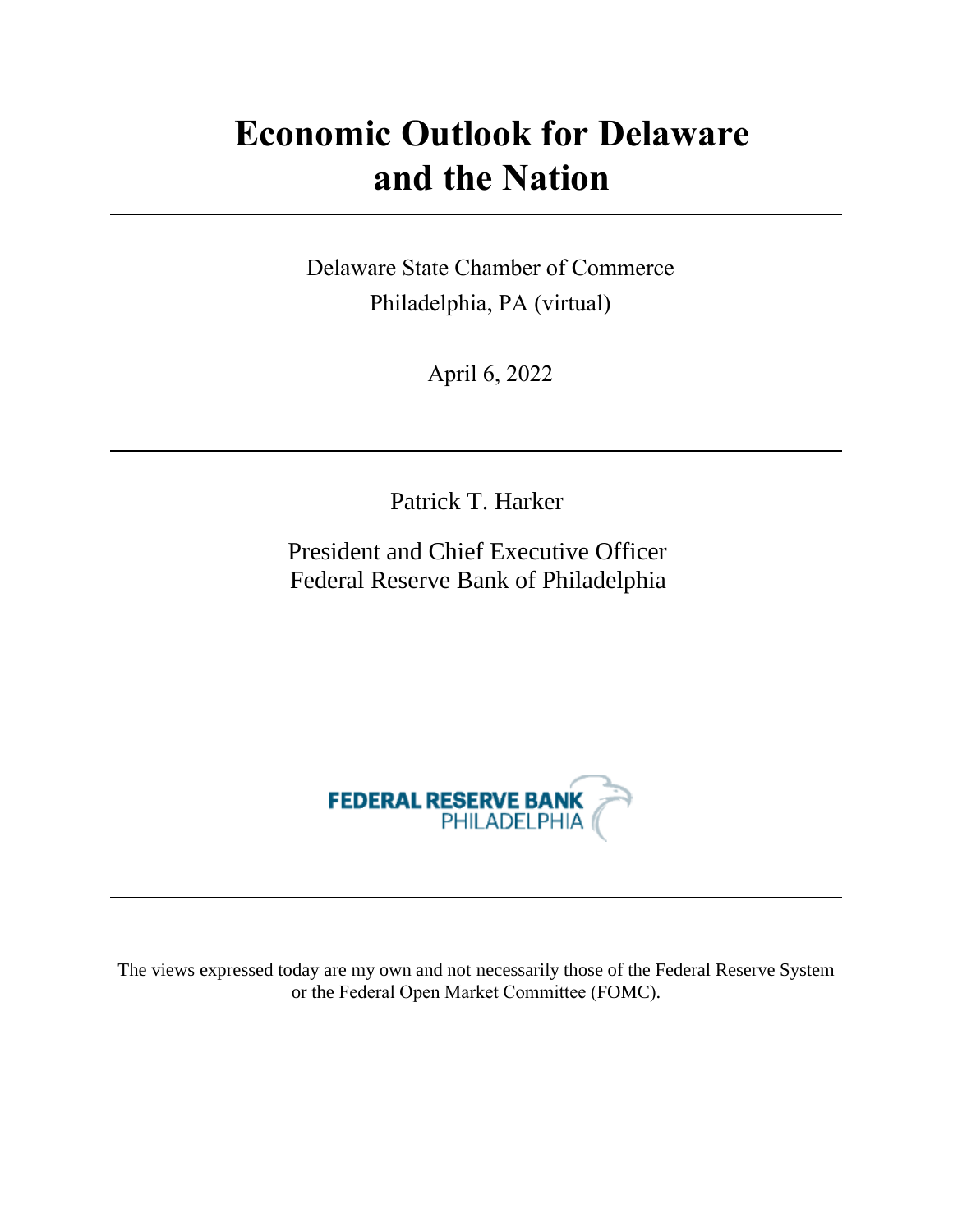## **Economic Outlook for Delaware and the Nation**

Delaware State Chamber of Commerce Philadelphia, PA (virtual)

April 6, 2022

Patrick T. Harker President and Chief Executive Officer Federal Reserve Bank of Philadelphia

Hello! It's great to be here again for what is becoming an annual tradition. I'm very much looking forward to today's conversation. I plan to discuss the economic outlook, monetary policy, and a bit of research on housing from the Philadelphia Fed. And then we can have an open discussion.

And now for another tradition: the standard Fed disclaimer. The views I express today are my own and do not necessarily reflect those of anyone else on the Federal Open Market Committee (FOMC) or in the Federal Reserve System.

## **The Economy**

When I addressed this group almost exactly a year ago, I called the economic recovery, both nationally and here in Delaware, a "work in progress."

I think that still holds. Economic growth and employment are robust, but I'm very concerned about inflation.

Let's begin on the positive side of the ledger.

In the fourth quarter of last year — coinciding, at least in part, with the Omicron surge — national GDP grew at an annualized rate of 7 percent, with strong inventory investment and healthy demand for capital goods. For the totality of 2021, U.S. GDP growth was a very healthy 5.7 percent. That this occurred in the midst of a deadly pandemic is quite a testament to the underlying strength of our economy.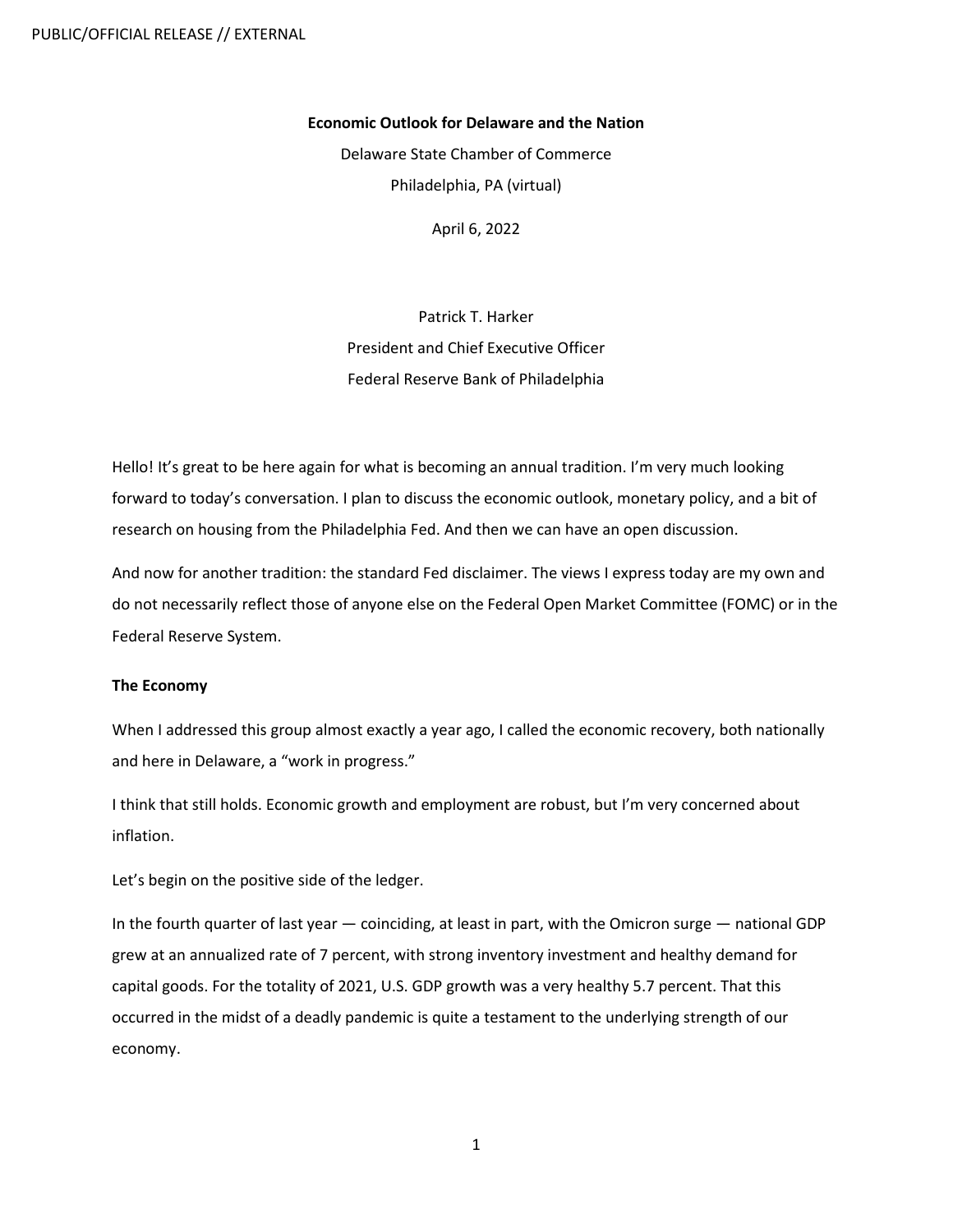Job growth, a key component of the Fed's mandate, remains robust. For 11 straight months, new job creation has topped 400,000. But if you think that has led to a decline in Help Wanted signs, you're wrong. Even with all this job creation, vacancy rates remain elevated, at a near record.

Nominal wage growth — as one would guess given these conditions — has been strong, though lately it has not been keeping up with inflation. Labor participation rates are edging up as well, though they remain below where they were before the pandemic. I suspect that the waning of the virus — at least here in the United States — as well as uncertain equity markets and even inflation may lure people back into the workforce and persuade others to delay retirement. The unemployment rate, which is below 4 percent, should continue to fall this year.

In Delaware, the recovery continues apace.

The unemployment rate is nearing pre-pandemic levels, overall gains in payroll employment have been steady, labor market conditions are tight, and the housing market remains hot. Consumer traffic to workplaces and other nonresidential locations has increased substantially, though transit use remains almost 40 percent below where it was prior to the pandemic.

Total employment in Delaware is now about 14,000 jobs below where it was when the pandemic struck. Job openings were at a historic high in January, the quits rate remains elevated, and layoffs are very low. Employment in financial services is where it was prior to COVID-19's arrival, while leisure and hospitality employment remain somewhat depressed.

A persistent problem in getting more people back into the labor force is the high cost and low availability of child care. The problems are acute here. To cite just one statistic, Delaware families spend about 20 percent of the median household's income to care for one child, an unsustainable burden.

Many of you are probably aware of the work that the Philadelphia Fed and the Delaware Chamber have been doing on this important issue, and I'd be happy to discuss this further during our Q&A.

#### **Inflation**

Inflation is running far too high, and I am acutely concerned about this. The consumer price index (CPI) was up 10 percent annualized in February, led by another significant increase in energy prices. Over the past year, CPI is up 7.9 percent.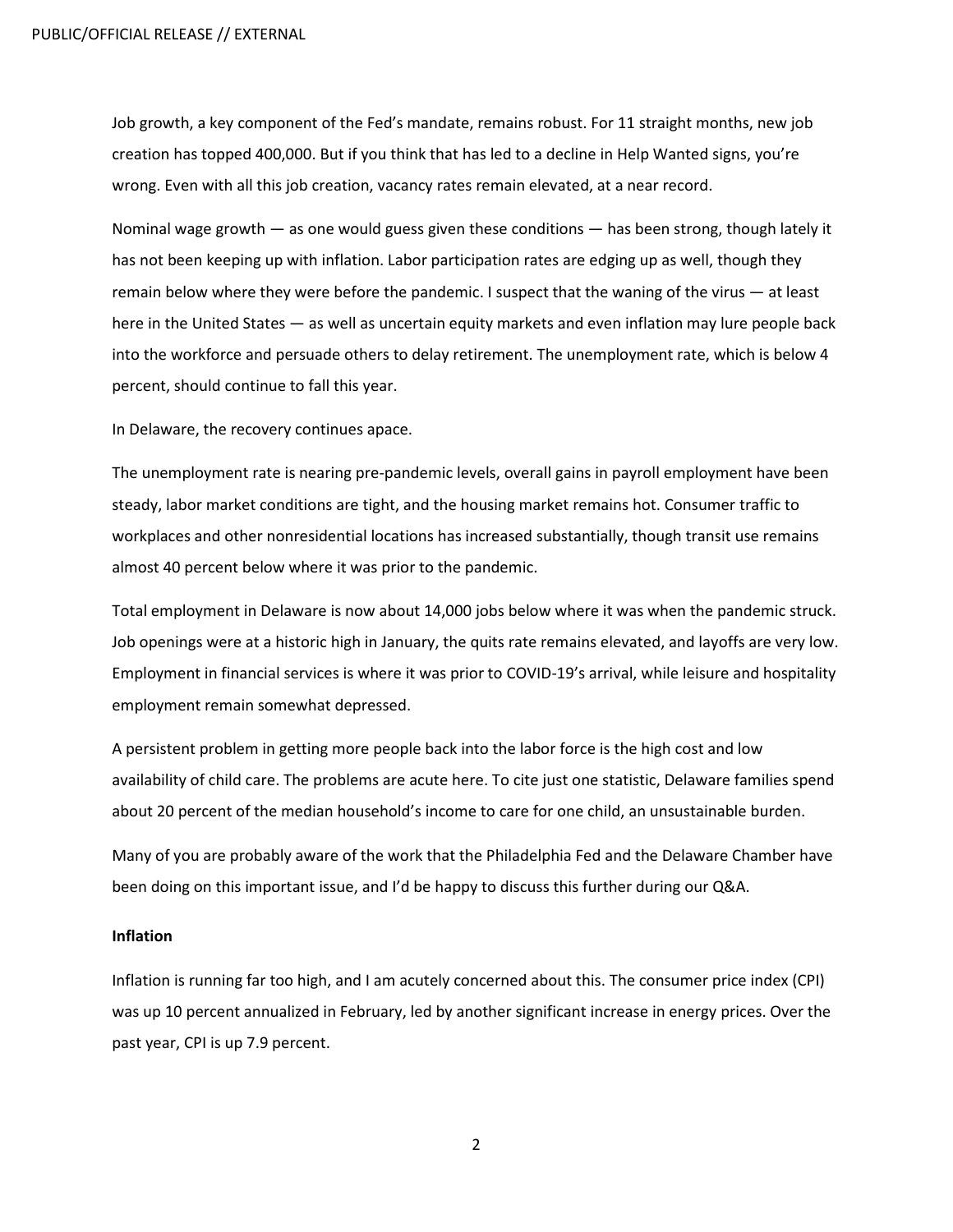Core CPI, stripping out energy and other volatile indicators, remains very high as well, with 6.2 percent annualized growth in February. Russia's invasion of Ukraine will add to inflation pressure, not only hiking oil and gas prices but other commodities, like wheat and fertilizer, as well.

Delivery times remain elevated, and while there are some signs in the data, and in what we hear from our contacts, that supply chain constraints are finally easing, we are not out of the woods yet. In response to a new COVID-19 wave, China is instituting hard lockdowns in major manufacturing hubs, further choking supply.

Inflation is widespread. It is showing up throughout a vast array of goods that comprise the CPI "basket" — and among some of those that aren't in the basket.

The bottom line is that generous fiscal policies, supply chain disruptions, and accommodative monetary policy have pushed inflation far higher than  $I -$  and my colleagues on the FOMC  $-$  are comfortable with. I'm also worried that inflation expectations could become unmoored.

That is why last month we announced we were raising the federal funds rate for the first time since 2018. We raised our target by 25 basis points, and I expect a series of deliberate, methodical hikes as the year continues and the data evolve. I also anticipate that we will begin to reduce our holdings of Treasury securities, agency debt, and mortgage-backed securities soon.

With the runoff of pandemic support, tightening monetary conditions, and the war in Ukraine pressuring commodity prices, I think growth will moderate this year. We can probably expect 3 percent to 3.5 percent GDP growth this year before falling to trend growth of 2 percent to 2.5 percent during the next couple of years.

I do see the potential for a significant uptick in the service sector in many large cities that are only now waking up after a two-year pandemic-induced hibernation. Central business districts in cities like New York, San Francisco, and Philadelphia should get a boost as more workers return to their offices — the staff of the Philadelphia Fed included. The rise of hybrid work may moderate the potential for a huge boom, however. There is a big question mark hanging over the future of commercial real estate.

Inflation should begin to taper this year too — but remain elevated, probably around 4 percent for 2022. The following two years should bring it back to our target of 2 percent.

All of these forecasts, of course, are freighted with uncertainty.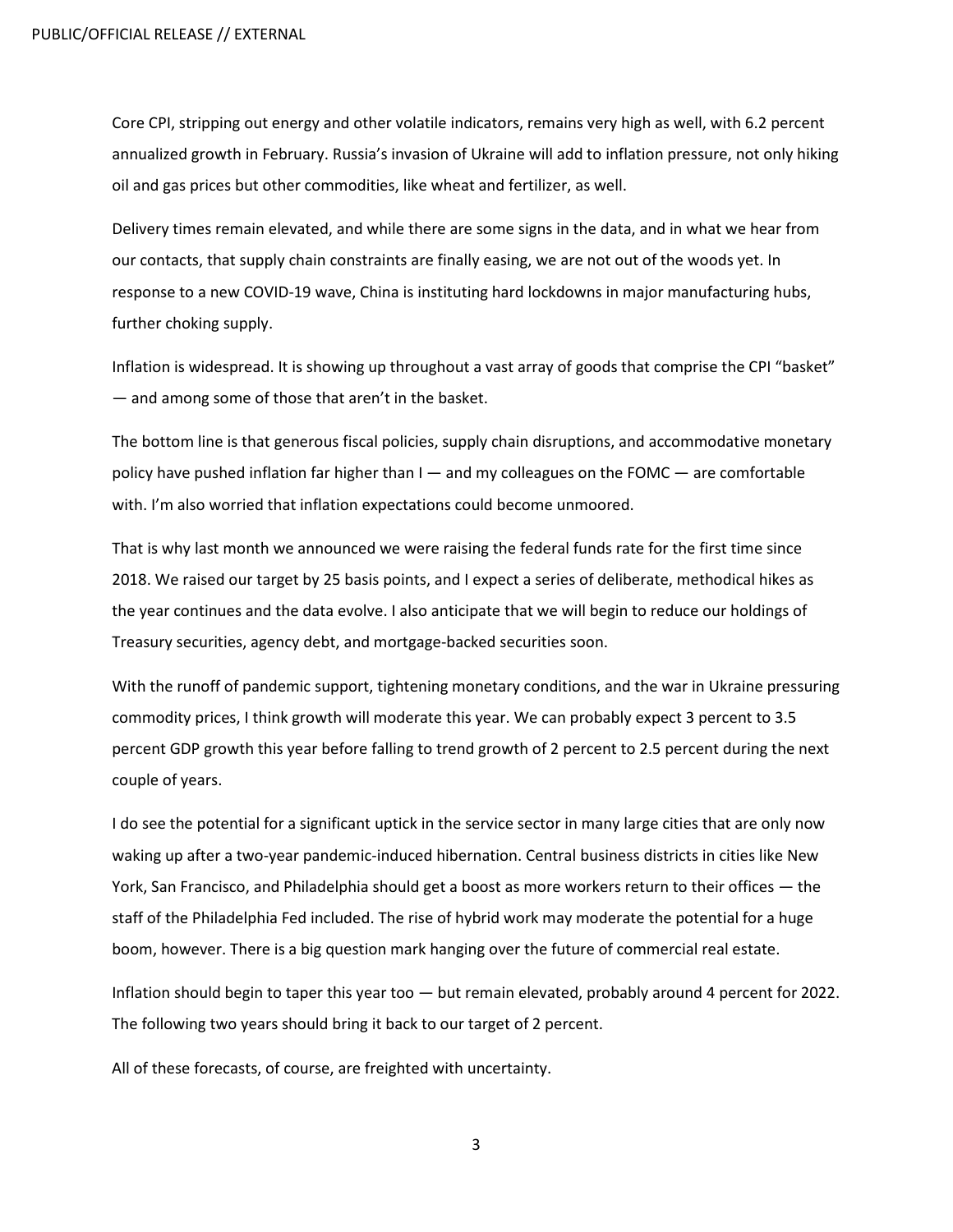### **Housing**

Now, before we move to the open discussion, I'd like to turn to housing, which comprises a huge and vitally important sector of the U.S. economy. With a fairly weak public social safety net, for Americans, houses are not only their shelters — they are a significant source of their household wealth and retirement savings as well.

In general, the housing market is largely healthy; if anything, it's not keeping up with demand.

Housing starts are robust, but inventories are low and price growth is strong. Policies that make construction arduous in certain states and municipalities continue to impede efforts to meet demand. That degrades overall economic performance, because in many places, people cannot afford to live where the jobs are.

Now I'd like to turn specifically to mortgage forbearance, a subject of important research from the staff of the Philadelphia Fed.

As many of you will recall, at the outset of the pandemic, the CARES Act mandated that borrowers of federally insured mortgages be granted forbearances. To ensure widespread take-up, the law said borrowers could be granted forbearances by simply requesting it; they did not even need to prove hardship. The upshot was that homeowners could temporarily pause their mortgage payments without penalty and stay in their homes, without negatively affecting their credit scores.

The CARES Act also put into place a foreclosure moratorium, followed by temporary protections against foreclosure. Private sector lenders adopted the same practices.

Perhaps not surprisingly, as the pandemic began and the economy was shut down, Americans took this opportunity in droves. More than 8.5 million borrowers entered forbearance at some point during the pandemic — more than 15 percent of the total mortgage market.

That was then, though.

As of last month, the number of loans in forbearance had declined by more than 90 percent, down to around 680,000 mortgages.

So, what has become of the nearly 8 million households that entered forbearance and have since come out of it? Our researchers at the Philadelphia Fed have been tracking this and have made some important findings.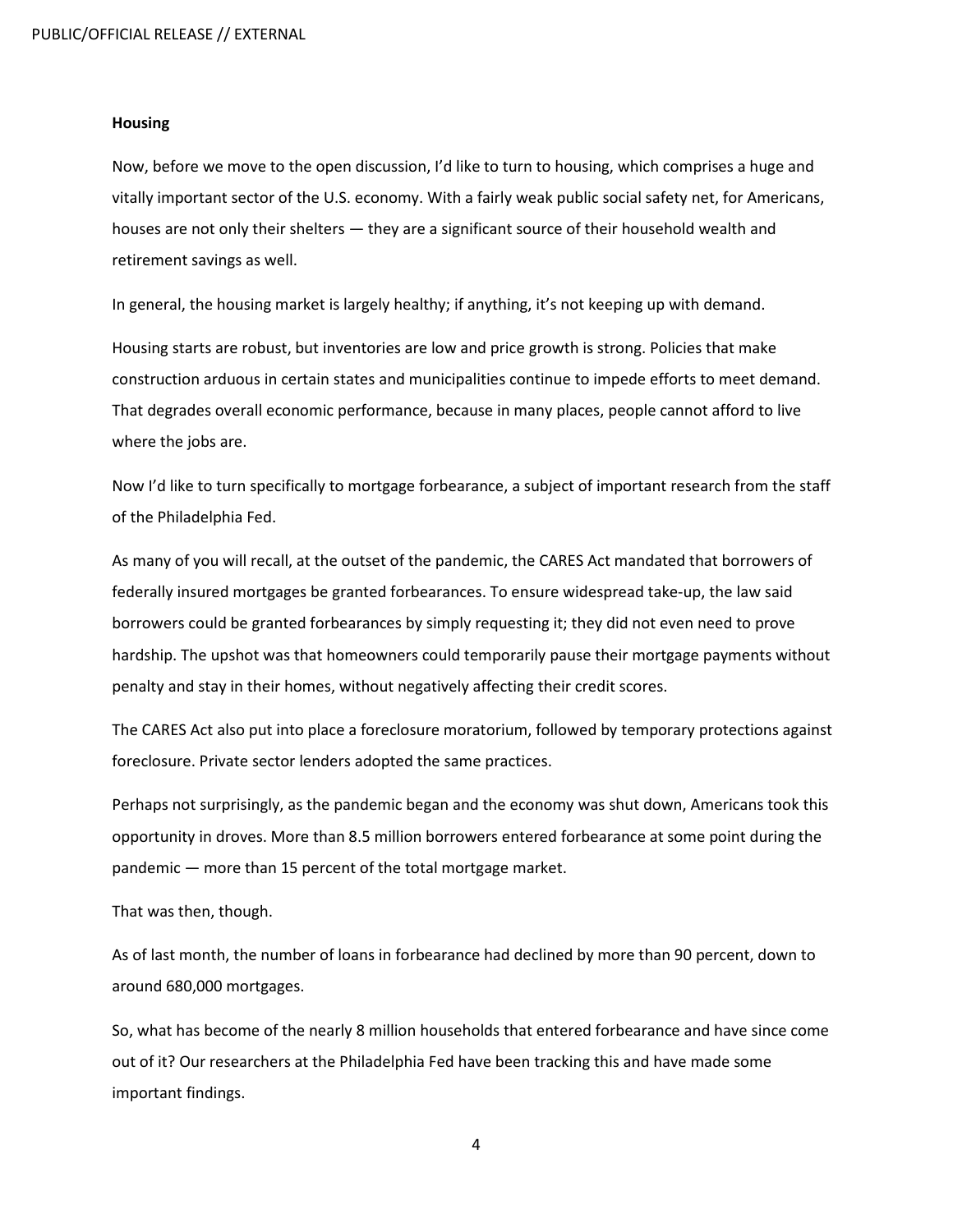I'll begin with the positive news.

Nearly three-quarters of those who have exited forbearance have voluntarily paid off or are current, many making use of payment deferrals or loan modifications.

For borrowers able to resume timely payments, a deferral creates a no-interest subordinated lien out of their missed payments not due until loan payoff. Meanwhile, loan modifications offer lower interest rates and extend loan terms up to 40 years while offering payment reductions of 20 percent or more.

Moreover, our exceptionally strong housing market has kept home prices elevated.

While this has had undeniably negative impacts on those seeking to enter the housing market, it does ensure that borrowers can avoid losing their homes and that banks won't suffer losses large enough to meaningfully affect their capital positions. Homeowners are sitting on more than \$10 trillion of tappable equity — a record. The contrast with the Great Recession is remarkable; you'll recall back then that nearly half of all distressed borrowers were "underwater."

Still, nearly 1 million mortgages are seriously delinquent, split evenly between those classified by servicers in loss mitigation and those not in loss mitigation. Most borrowers who remain seriously delinquent and not in loss mitigation never entered forbearance at all. Many were in nonpayment before the pandemic struck.

And of the borrowers classified as being in loss mitigation, three-quarters are still in process and have not, as of yet, resumed timely payments on their mortgages. Black and Hispanic borrowers have much higher shares of nonpayment — either being in forbearance or delinquency. Interestingly, just as the unemployment rate has returned to pre-pandemic levels, the number of delinquent mortgages has also returned to pre-pandemic rates.

Lenders may want to consider solutions that limit the costs of modification while providing more payment relief to borrowers. One such solution is for the Federal Housing Administration to offer 40 year modifications. This will lower the cost relative to the 30-year option and provide more relief to borrowers. The U.S. Department of Housing and Urban Development has proposed a 40-year mortgage modification for FHA loans, and we are currently in the midst of a 60-day comment period.

It's worth noting now that protections against foreclosure expired on December 31, 2021, and foreclosure starts are back to their pre-pandemic levels too.